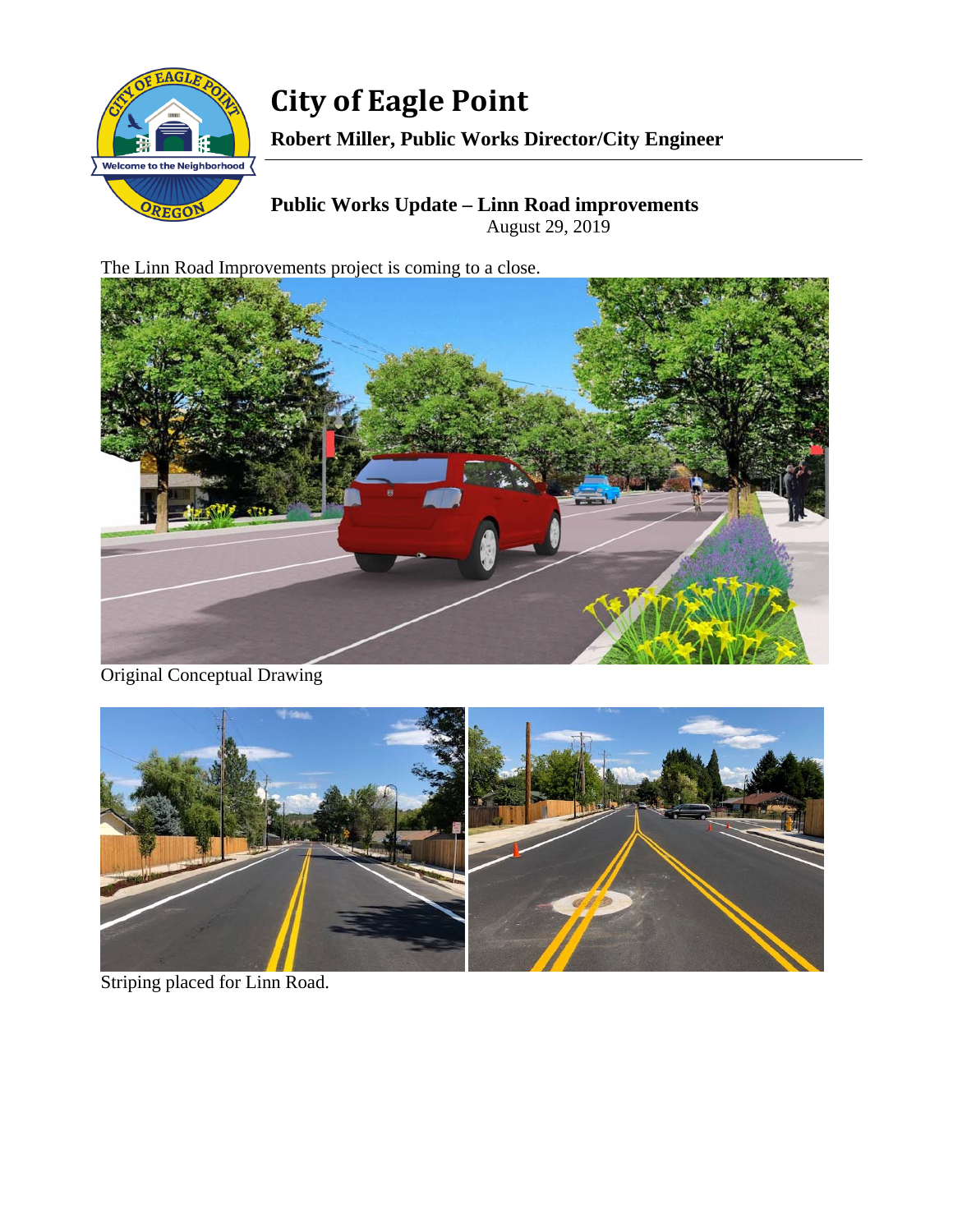



New left turn lane at Buchanan Avenue. Completed planters.



Completed fences and planters.



The last driveway was paved.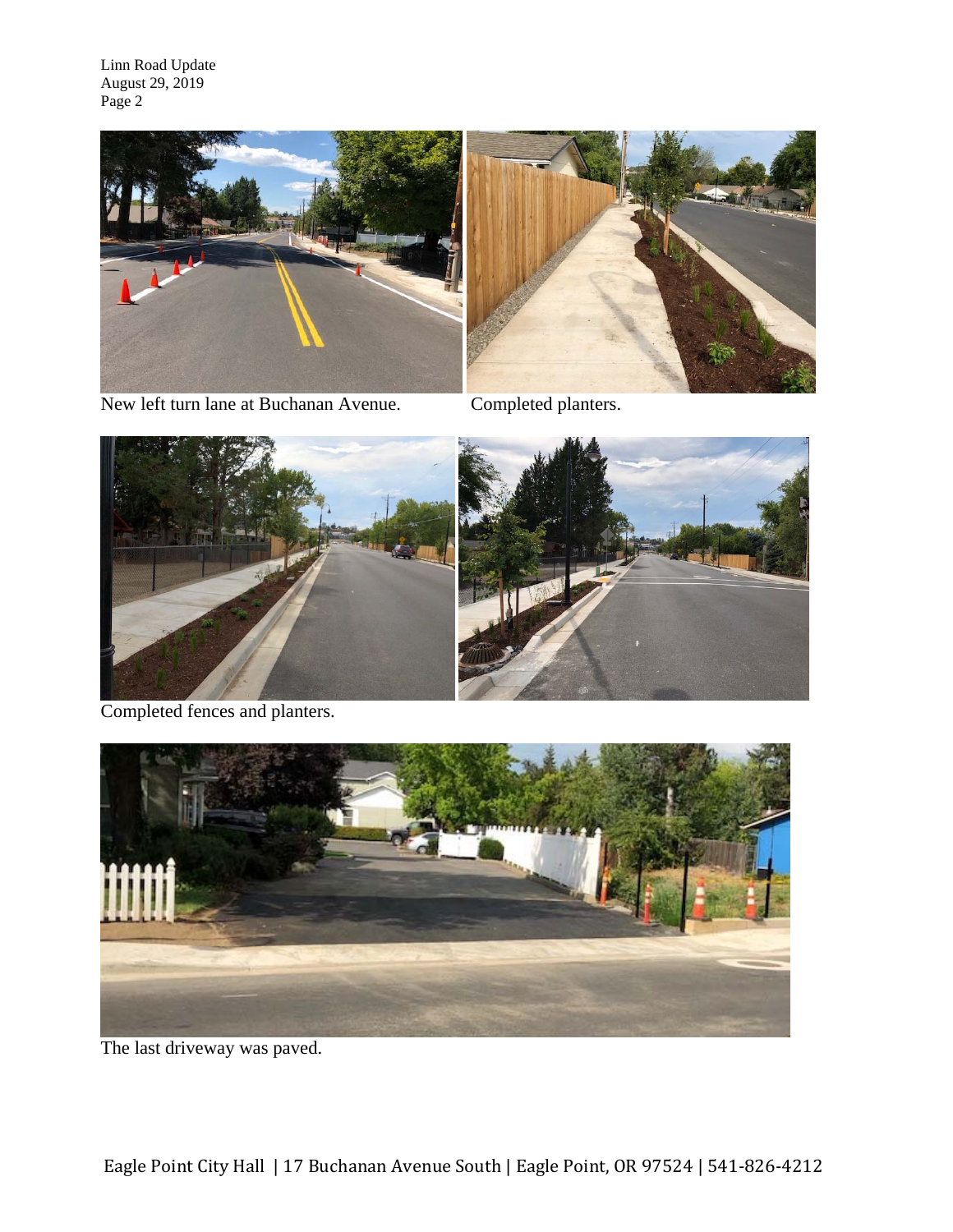





Drainage tie ins were completed. Cracked concrete panels were replaced.



Rock backing was placed adjacent to fences.



The rock slope protection for the culvert was completed.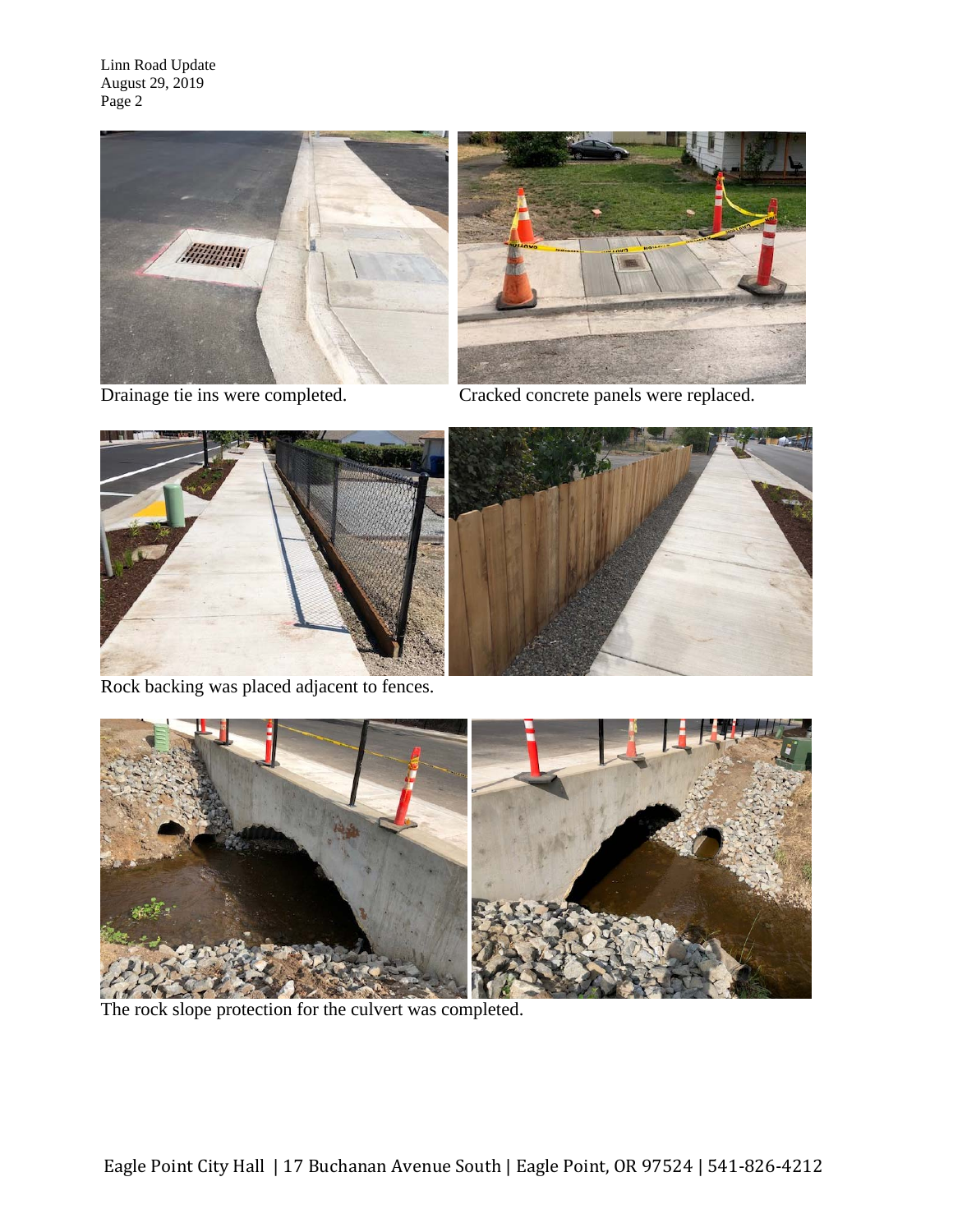



Mulch was placed in the planters. Signs were installed.



Lighting was installed.



Crosswalks were completed.